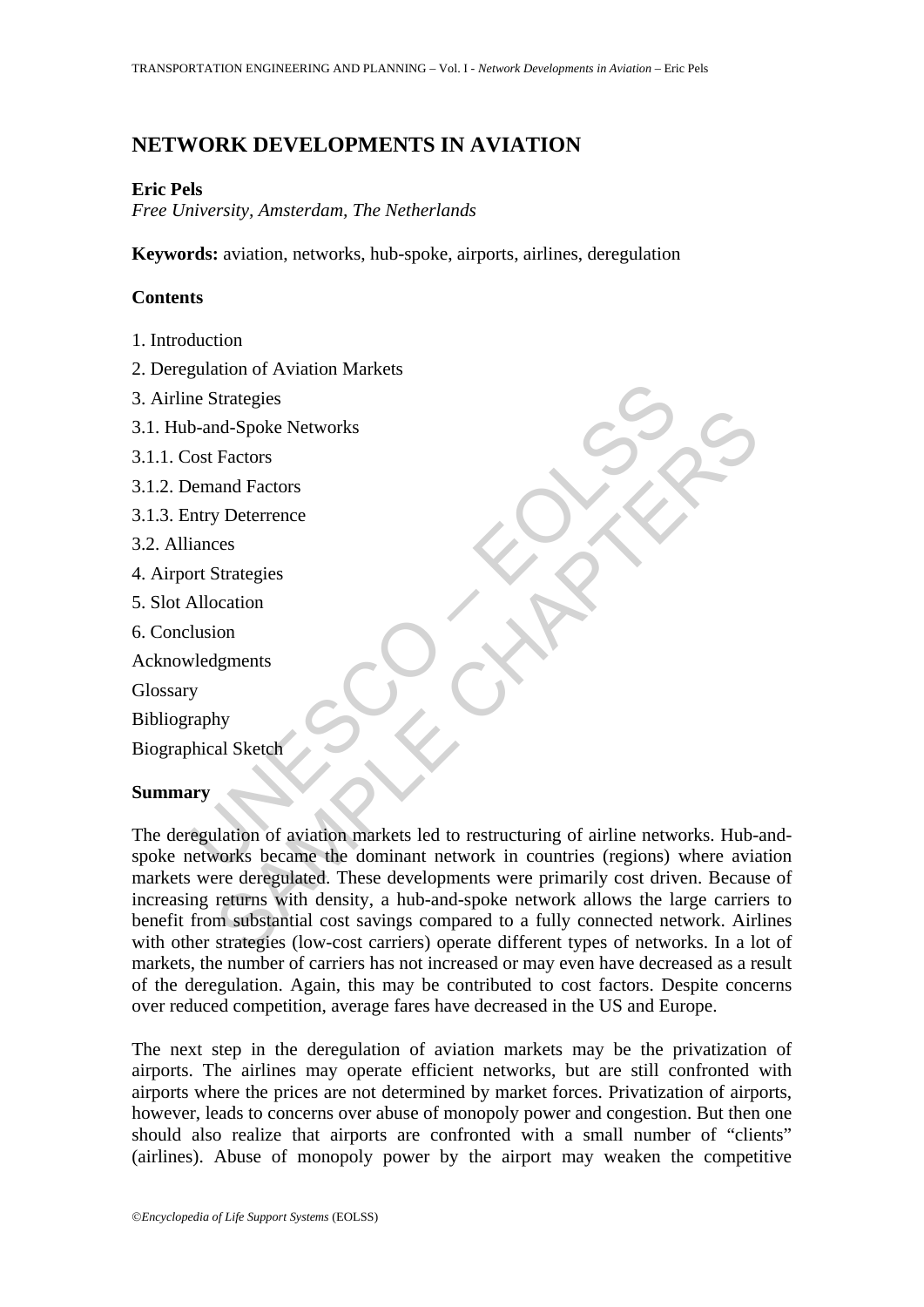position of the most important clients (airlines needing large amounts of slots) because the airlines' operating costs will be higher.

### **1. Introduction**

markets in 1976 was une einigence on nuo-anal-spoke new.<br>
E.S., the "hub" airport is the only airport with a direct connection-<br>
All passengers traveling between two "spokes" airports (an indired through the hub airport. In the last few decades of the twentieth century, aviation markets were in constant turmoil. The deregulation of US aviation markets, which had been relatively stable for decades, had far reaching consequences. For example, the number of airlines increased rapidly just after the deregulation, and then decreased just as rapidly. Airline network design changed drastically, alliances were formed, and frequent flyer programs came to the forefront. Perhaps one of the most visible effects of the deregulation of the US aviation markets in 1978 was the emergence of hub-and-spoke networks. In such networks, the "hub" airport is the only airport with a direct connection to all other airports. All passengers traveling between two "spokes" airports (an indirect market) are channeled through the hub airport. A graphical illustration of a hub-and-spoke network may look somewhat like a wheel; the hub is the airport used in all routes (markets), the spokes are the spoke market. There is no precise definition of a hub airport, but one description of a hub encountered in the literature says that through a hub airport, airlines serve 40 or more cities in three or more banks of flights.

The deregulation of the European aviation market in the 1980s and 1990s, which followed the US example, was far more gradual compared to the shock in the US. But European airlines also restructured their networks, encountered new competitors, and formed alliances. Before the deregulation, many European (flag) carriers were already operating something like a hub-and-spoke network, with the national airport serving as the hub. The benefits of the hub-and-spoke networks, as discussed in Section 3, were, however, not fully exploited.

and a large the state and a metallical illustration of a hub-and-spoke network and a model in a weight when two "spokes" airports (an indirect market through the hub airport. A graphical illustration of a hub-and-spoke net In the period between deregulation and the turn of the twenty-first century, airline alliances came to the forefront. In the US, cooperation and mergers between carriers already gained importance immediately after the deregulation, but more recently international alliances became a topic of discussion, both in economics literature and in the popular press. Although it was hoped that in the deregulated environment, (the threat of) competition would keep fares low, it was soon realized that in many markets, there was no real threat of entry of direct competitors. Direct competitors (incumbent airlines or new entrants) merged, formed alliances, or went bankrupt. But still, on both sides of the Atlantic, average fares have decreased since the deregulation was complete.

The final consumers in aviation markets are the passengers (disregarding freight). These consumers are faced with different suppliers. First, the passenger travels to the departure airport by car, train, taxi, etc. At the departure airport, the passenger changes mode to air, and the airline(s). Dependent on the airline's network, the passenger may fly directly or through a hub airport (using the same or a different airline) to the destination airport. At the destination airport, the passenger changes mode again and uses a taxi, car, public transport, etc., to proceed to the final destination. The passenger then buys a network product where the different parts of the "composite good" (travel from A to B) are delivered by independent (transport) network operators (airlines, public transport companies) and nodal operators in these individual networks (airports). Airports supply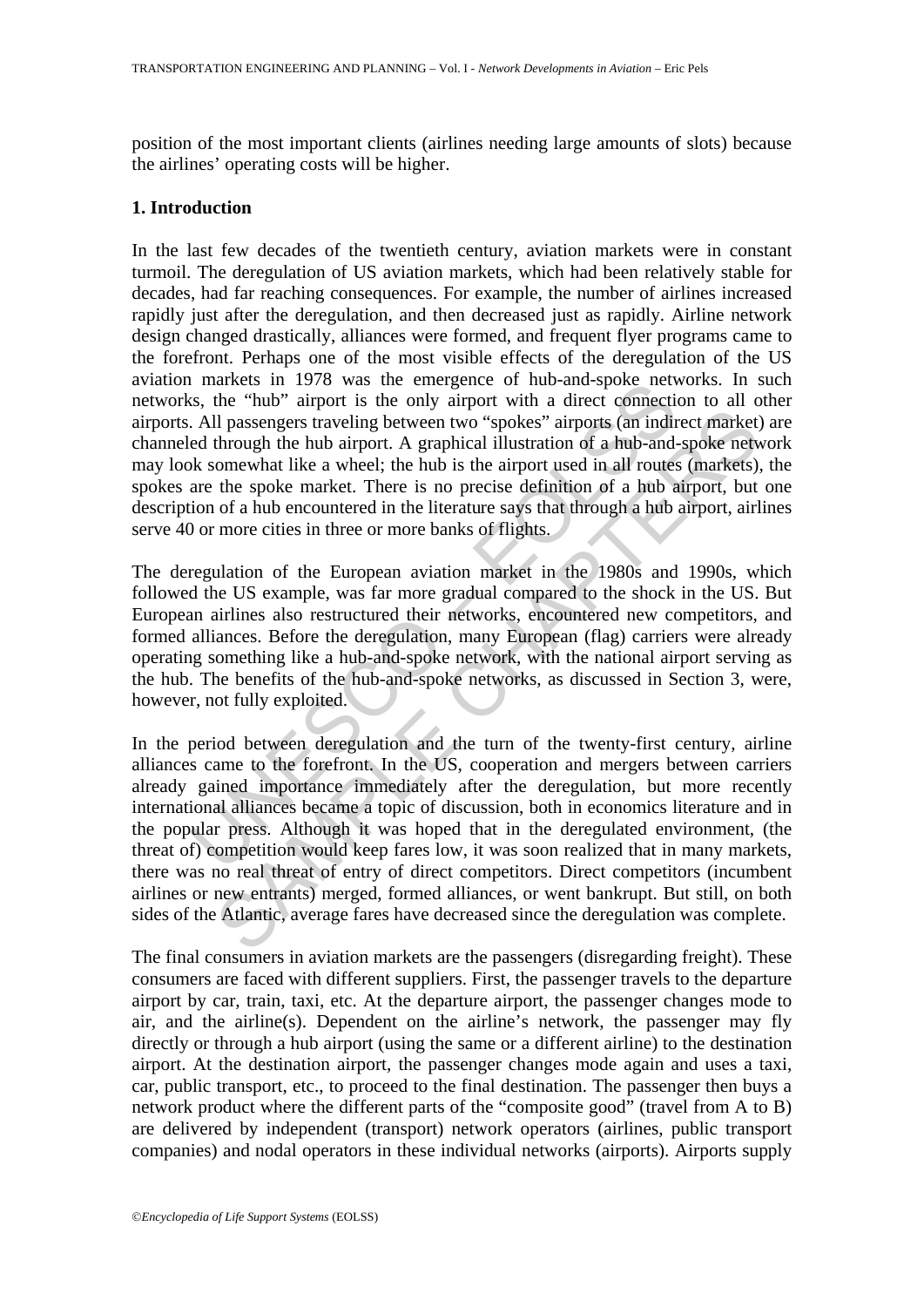services directly to the passenger, but also deliver intermediate services to airlines. Government is also an active player. The government may have a role to protect the consumer from abuse of market power by any party, and the population from excessive noise, etc., but also creates an environment in which airlines and airports can operate efficiently.

The essay describes developments up to the turn of the twenty-first century in aviation networks and identifies the underlying economic mechanisms. This essay focuses on developments in airline networks and the interaction with airports. It is true that, on short-haul flights, complementary modes, such as rail, may compete with air. But in general, airlines are more likely to face more competition from each other than from other modes, and any strategy to improve their competitive position towards other airlines can also improve their competitive position towards alternative modes.

bouses, and any strategy to improve their completative position<br>can also improve their competitive position towards alternative m<br>portant aspect of airline networks is that demand may be c<br>is not completely flexible. The c The metropological state of airline networks is that demand may be confluented in<br>the not completely flexible. The competitive position of a scheduled airline<br>is is determined by the frequency of service and the fare stru One important aspect of airline networks is that demand may be continuous, but capacity is not completely flexible. The competitive position of a scheduled airline on a given route is determined by the frequency of service and the fare structure. Although flights are cancelled occasionally, the airline would undermine its own position by cancelling all flights with a relatively low load factor. Moreover, airlines may use aircraft with different capacities on the same route, but the possibilities for substitution are limited: one cannot fly short-range aircraft on long-range routes, and long-range high-density aircraft may be too large to be economical on short routes. For instance, an airline may have excess capacity on a route from A to B. The airline can fill the empty seats with passengers flying from A to C, with a transfer at B. Note that the excess capacity is certainly not a constant, as demand is not constant.

## **2. Deregulation of Aviation Markets**

To understand recent developments in aviation, it is important to understand the sector before deregulation, which occurred in the US in 1978, since this organization carries through in many ways. At the 1944 Chicago convention, three important international aviation topics were discussed: **air traffic rights** (freedoms of the air), control of fares, and control of capacity. The freedoms of the air are the rights to:

- 1. fly over the territory of a contracting state without landing
- 2. land on the territory of a contracting state for technical reasons
- 3. transport passengers, cargo, and mail from the state of registration of the aircraft to another contracting state
- 4. take on passengers, cargo, and mail in another contracting state, and to transport them to the country of registration of the aircraft
- 5. transport passengers, cargo, and mail between two states other than the aircraft's state of registration as a continuation of, or a preliminary to, the operation of the third and the fourth freedoms
- 6. transport passengers, cargo, and mail from one state to a third state after a stop-over in the aircraft's state of registration and vice versa
- 7. transport passengers, cargo, and mail between two states on a service which does not stop in the aircraft's state of registration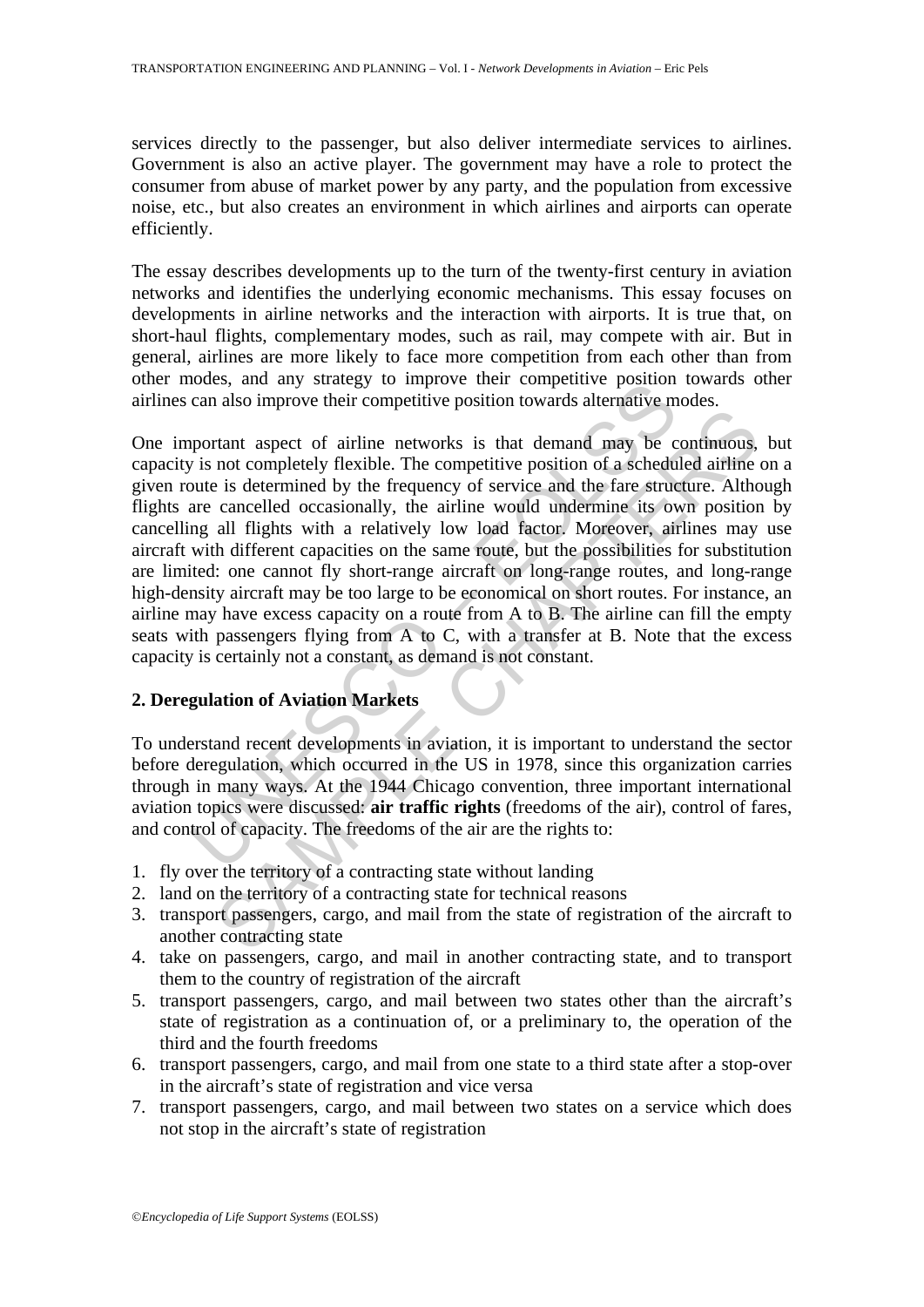8. transport passengers, cargo, and mail in a state other than the aircraft's state of registration, between airports of that state (cabotage)

The United States, with the largest and best equipped aviation industry, as well as countries with small home markets (including the Netherlands and Sweden), were in favor of "open skies" policies (no tariff or capacity control and maximum exchange of traffic rights). Other European countries, suffering from extensive damage to their aviation sectors due to World War II, favored protection (the above mentioned traffic rights). The participants of the 1944 Conference agreed on the multilateral exchange of the rights to fly over a country without landing and to land for technical reasons without taking on or delivering passengers (the first and second freedoms), but capacity and frequency were to be negotiated in bilateral agreements and fares were to be regulated by the International Air Transport Association (IATA). Airlines were limited in their ability to compete, and on some routes, carriers even had the opportunity to extract monopoly rents.

Together with the control of fares and control of capacity, these freedoms prevented the workings of a market mechanism that would lead to economically efficient prices and frequencies. For example, entry into existing markets and creation of new markets were determined by bilateral agreements (at the government level) rather than market forces. As a result, costs were high and prices did not reflect demand. Customers' preferences, frequencies, and routes operated had become a political issue. Already in 1960, *The Economist* wrote, "The basic trouble remains that the world has too many airlines, most of them inefficient, undercapitalized, and unprofitable."

by were to be negotiated in biratean agreements and rates were<br>International Air Transport Association (IATA). Airlines were line<br>tro-maintenance and on some routes, carriers even had the opporture<br>international Air Transp compete, and on some routes, carriers even had the opportunity to except<br>tents.<br>
Somptet, and on some routes, carriers even had the opportunity to except<br>
or the control of fares and control of capacity, these freedoms pre In the US, the Civil Aeronautics Authority, later renamed as the Civil Aeronautics Board (CAB), determined routes and regulated fares to protect the carriers from "destructive" competition and protect consumers, while allowing airlines to obtain a reasonable return on ticket sales. The CAB allowed fare increases to compensate for the higher airline operating costs following the oil crisis in the 1970s, but it became more and more clear that government regulations were too restrictive for the airline industry. In 1975, the CAB concluded that the airline industry was naturally competitive and not monopolistic, and in 1978 the Airline Deregulation Act was passed. All restrictions on (domestic) routes, fares, and schedules were removed. Increased airline operating efficiency and the contestability of airline markets (in which airlines supposedly could enter markets or routes quickly and at low costs, especially if the airline serves one or both airports on that route) were expected to benefit both airlines and passengers.

The European market is inherently different from the US market. The US market is a national market, whereas the European market is a market covering many (smaller) nations. Moreover, due to shorter average travel distances, there is more competition from alternative modes (for example, high-speed rail). European governments were anxious to protect their often inefficient flag carrier (in the US there were no flag carriers and US carriers never received subsidies to offset losses). Flying became more popular and new, nonscheduled carriers entered the market to capture part of the priceelastic section of the aviation market. In 1960, about 50% of airline passengers were business and 50% were leisure travelers. In 1980, roughly 33% of passengers were business and 67% were leisure passengers. But even in the 1970s, unlike in the US,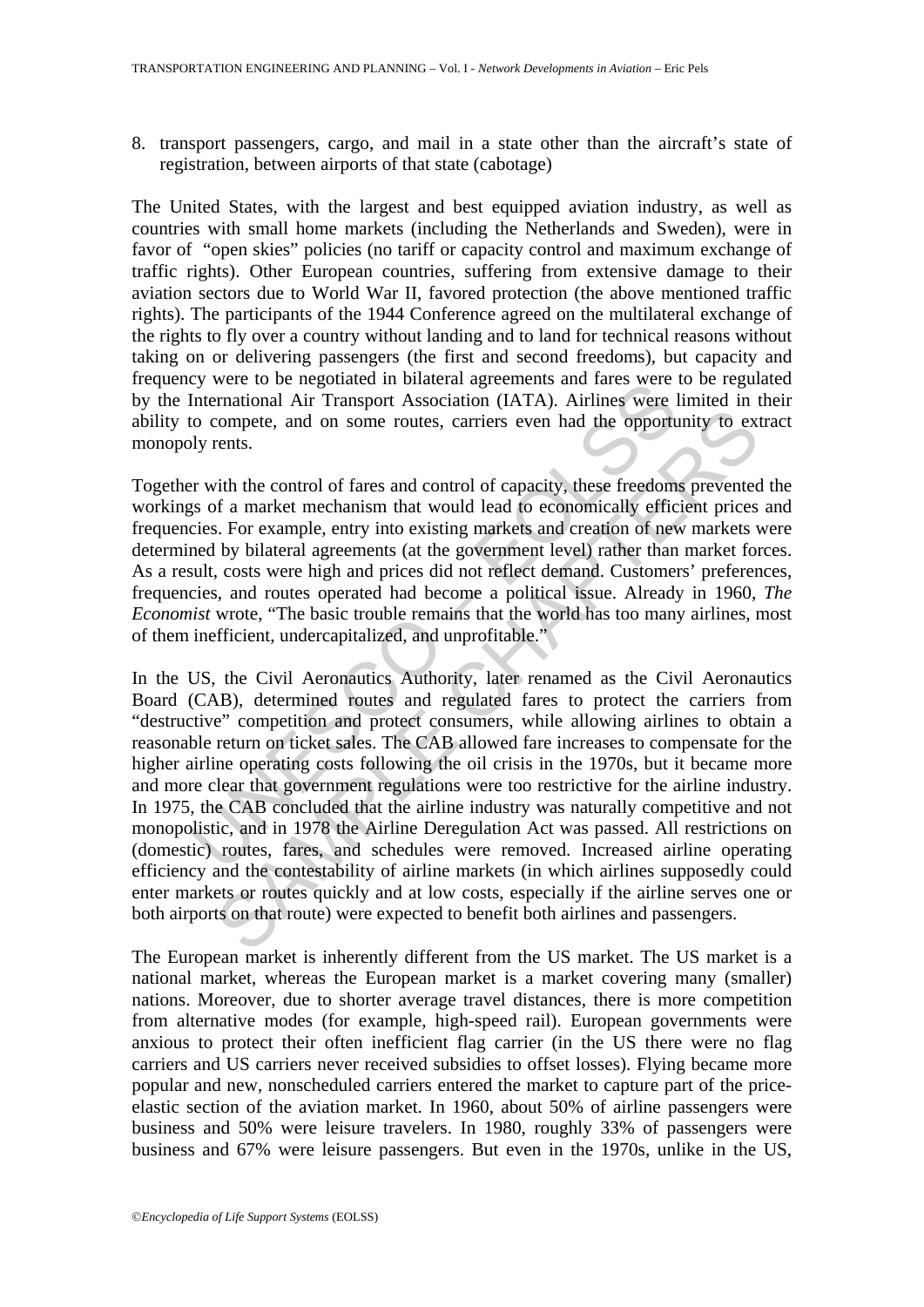there was no movement toward deregulation. Flag carriers were seen as national assets to be protected from "destructive competition." The deregulation of the US aviation markets set the example for the European countries, because everyone could see the benefits in practice. Since the European carriers were inefficient compared to US carriers, European airlines could not compete with US airlines in a deregulated intercontinental market. The dense North Atlantic market is more important to the European aviation sector than it is to the US aviation sector because average travel distances are shorter. The US favored competition and thus deregulation of transatlantic and European markets, so that US carriers could enter the North Atlantic markets and extend the aviation market. If the European carriers were to survive competition from the US carriers in the North Atlantic markets, significant improvements were necessary. Reactive developments led to the gradual deregulation of the European aviation market between 1987 and 1997. Note that bilateral agreements between, for example, the US on the one hand and the UK and the Netherlands on the other (and also between the UK and the Netherlands) already existed at that time. The multilateral deregulation in Europe aimed to create a unified market, resulting in fair competition (to protect travelers from natural monopolies), and a stable and financially viable airline sector. The deregulation of aviation markets, first in the US and later in Europe, had farreaching effects, especially in the US.

e everophens is control and derigination of the Conspeared enterpative and the Consense of the product and and the UK and the Netherlands on the other (and also be Netherlands) already existed at that time. The multilatera nd and the UK and the Netherlands on the other (and also between the etherlands) already existed at that time. The multilateral deregulation etherlands) already existed at that time. The multilateral deregulation (to prote Following US deregulation, there was a large scale entry of new carriers, followed by the departure of almost all of them; the number of major carriers decreased from 40 immediately after deregulation to six or seven in 1994. Based on these figures, it appears that competition did not increase following the deregulation, but still fares have decreased in real terms since deregulation. The decline in fares from 1976 to 1985 represented a savings to passengers of US\$11 billion in 1986, as reported by Kahn in 1988. The "disciplining effect of (potential) competition" was, however, unevenly geographically distributed. Airlines were free to operate their most efficient networks, and most airlines decided to operate the hub-and-spoke network, which are discussed in more detail in Section 3. On routes starting or terminating at a hub, the number of competitors may have actually decreased since deregulation. On routes between hubs and on long-haul connecting flights, there may be fierce competition even when the number of direct competitors is low. Prices on spoke routes are significantly higher than prices on other routes. Hub airlines offer their local passengers better service (more direct flights, greater frequency, better airport facilities, more choice of destinations, and frequent flyer schemes). Because of this service quality, local passengers are more captive (or loyal) to the hub than passengers originating at spoke cities. Airlines are able to charge a hub premium to its local passengers without losing them to competition. The empirical evidence has widely varying estimates of the hub premium, but 15% is probably a reasonable point estimate. But the exploitation of market power can also lead to higher fares; a lack of competition allows airlines to create so-called fortress hubs and raise fares without the threat of entry.

At the turn of the twenty-first century, it remains to be seen whether the European aviation market will replicate the American example in the implementation of similar hub-and-spoke systems. Although government support for inefficient carriers in the deregulated European market will not be by favored by the European Commission, a plausible assumption is that national interests will prevent the emergence of a few single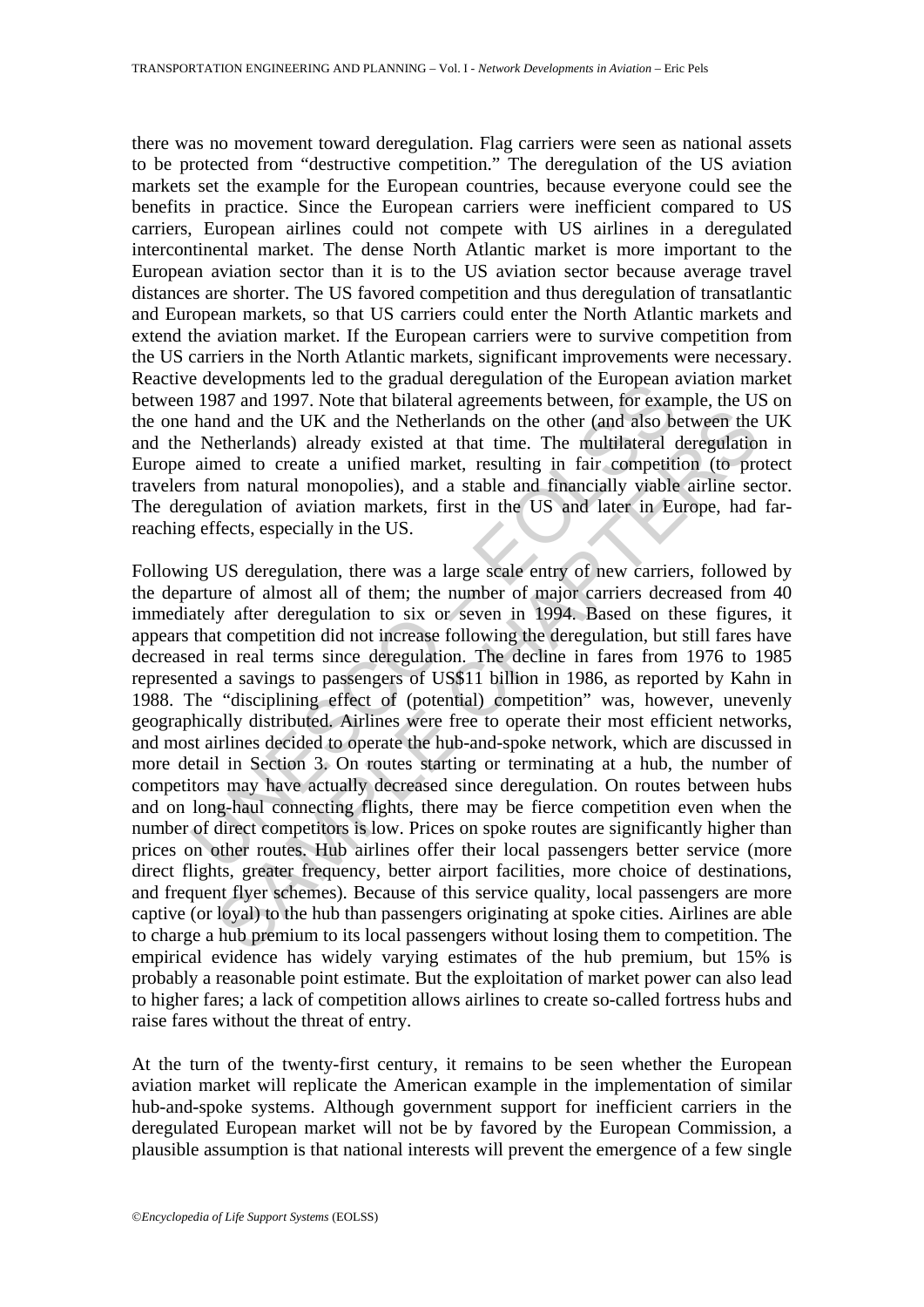hubs in Europe. Many European airlines are still state companies, and will likely only be privatized if the government can sell shares at a high price. But the Belgian government allowed Sabena to go bankrupt by not seeking confrontation with the European Commission to save the former flag carrier. But in Europe the number of competitors on individual routes remains low. A survey has shown that roughly twothirds of the city pairs in Europe are monopolized, and that roughly one-quarter are served by only two carriers.

> TO ACCESS ALL THE **18 PAGES** OF THIS CHAPTER, Visit: http://www.eolss.net/Eolss-sampleAllChapter.aspx

#### **Bibliography**

-

- -

TO ACCESS ALL THE 18 PAGES OF THIS CHAP<br>Visit: http://www.eolss.net/Eolss-sampleAllChapter.a<br>paper Visit: http://www.eolss.net/Eolss-sampleAllChapter.a<br>paper V. and Shy O. (1996). The structure of airline equilibrium netwo Berechman Y. and Shy O. (1996). The structure of airline equilibrium networks. *Recent advances in spatial equilibrium modeling*, (eds. van den Bergh J.C.J.M., Nijkamp P., and Rietveld P. Berlin: Springer-Verlag. 138-155. [This article is a theoretical study on network structures.]

Borenstein S. (1992). The evolution of U.S. airline competition. *Journal of Economic Perspectives* **6**(2), 65–77. [This is a study of the structure of the U.S. aviation market and the effects of deregulation.]

CO ACCESS ALL THE 18 PAGES OF THIS CHAP[TER](https://www.eolss.net/ebooklib/sc_cart.aspx?File=E6-40-02-06),<br>Visit:  $\frac{\text{http://www.eolss.net/Eolss-sample/AlChapter aspx}}{\text{http://www.eolss.net/Eolss-sample/AlChapter aspx}}$ <br>
For the string modeling, (eds.), The structure of airline equilibrium metworks. *Recent advance*<br>
155. [This article is a Brueckner J.K. (2001). The economics of international codesharing: an analysis of airline alliances. *International Journal of Industrial Organization* **19**, 1475–1498. [This article, used in Section 3.2., is a theoretical analysis of airline alliances, showing that these alliances may improve welfare.]

Brueckner J.K., Dyer N.J. and Spiller P.T. (1992). Fare determination in airline hub-and-spoke networks. *Rand Journal of Economics* **23**(3), 309–333. [This is an empirical study linking airline fares to the network structure and density economies.]

Brueckner J.K. and Spiller P.T. (1994). Economies of traffic density in the deregulated airline industry. *Journal of Law and Economics* **37**, 379–415. [This is an empirical study that shows the significance of density economies.]

Brueckner J.K. and Spiller P.T. (1991). Competition and mergers in airline hub-and-spoke networks. *International Journal of Industrial Organization* **9**, 323–342. [This paper examines the effect of competition in airline hub-and-spoke networks. The model used in this paper has been used frequently in the literature following this paper, and here in Section 3.]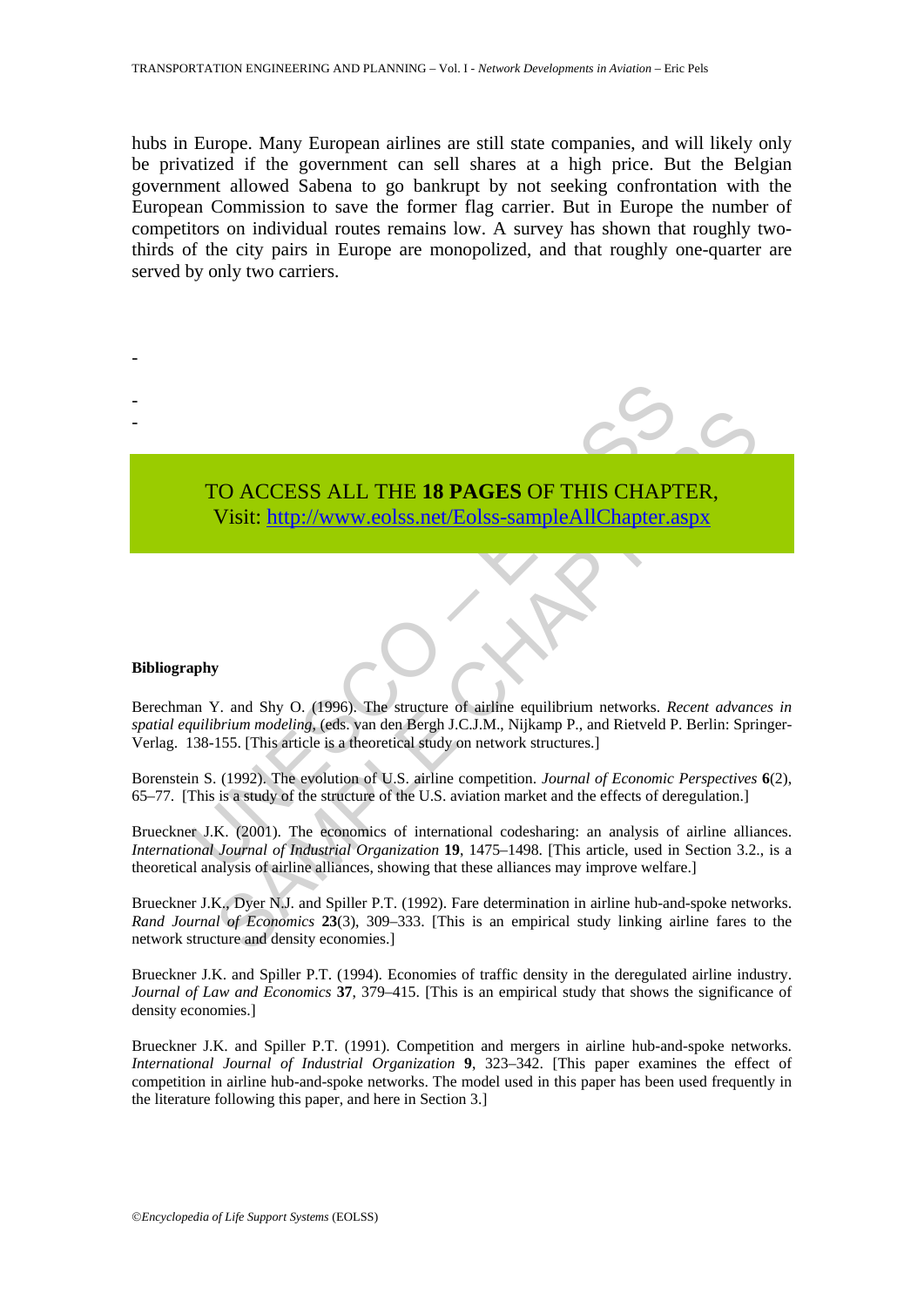Brueckner J.K. and Whalen W.T. (2000). The price effects of international airline alliances. *Journal of Law and Economics* **43**(2), 503–546. [This article is a theoretical and empirical analysis of airline alliances, and was used in Section 3.2.]

Brueckner J.K. and Zhang Y. (2001). A model of scheduling in airline networks: how a hub-and-spoke system affects flight frequency, fares and welfare. *Journal of Transport Economics and Policy* **35**(2), 195–222. [This article is a theoretical analysis of network structures, and was used in Section 3.1.]

Button K.J. (1991). *Airline Deregulation: International Experiences*, London: David Fulton Publishers. 191pp. [This is a book on deregulation.]

Button K.J. and Stough R. (1998). *The Benefits of being a Hub Airport City: Convenient Travel and High-Tech Job Growth*, Washington DC: The Aviation Program, Institute of Public Policy, George Mason University. 25pp. [This paper discusses why airport authorities or local authorities would like to have a hub position for the airport they control or in their region.]

the position for the airport they control or in their region.]<br>
W., Christensen L.R., and Tretheway M. (1984). Economies of density very trunk and local service airline costs differ. Rand Journal of Economics 15(4)<br>
right Christensen L.R., and Tretheway M. (1984). Economies of density versus economial unk and local service airline costs differ. *Rand Journal of Economics* 15(4), 471–489, and usudy that shows the significance of density eco Caves D.W., Christensen L.R., and Tretheway M. (1984). Economies of density versus economies of scale: why trunk and local service airline costs differ. *Rand Journal of Economics* **15**(4), 471–489. [This is an empirical study that shows the significance of density economies, and was used in Section 3.1.]

Dienel H.-L. and Lyth P. (1998). *Flying the Flag: European Commercial Air Transport Since 1945*, London: MacMillan Press Ltd. 267pp. [This book contains a history of the aviation sector in general and a number of airlines, and was used in Section 2.]

Doganis R. (1992). *The Airport Business*, London: Routledge. 226pp. [This book is a discussion of all aspects of airport economics.]

Forsyth P. (2001). Airport price regulation: rationales, issues and directions for reform. *Productivity Commission Inquiry: Price Regulation of Airport Services*. Clayton, Australia: Monash University. [This paper focuses on airport regulation, and was used for Section 4.]

Hendricks K., Piccione M., and Tan G. (1995). The economics of hubs: the case of monopoly. *Review of Economic Studies* **62**, 217–230. [This article is a theoretical study of the optimality of network structures, and was used for Section 3.1.]

Kanafani A. and Ghorbial A.A. (1985). Airline hubbing: some implications for airport economics. *Transportation Research* **19A**(1), 15–27. [This article describes the economic consequences of being a hub airport.]

Kahn A.E. (1988). Surprises of airline deregulation. *American Economic Review Papers and Proceedings* **78**(2), 316–322. [This paper on airline deregulation was used for Section 2.]

Kumbhakar S.C. (1990). A reexamination of returns to scale, density and technical progress in U.S. airlines. *Southern Economic Journal* **57**, 428–442. [This empirical study shows the significance of density economies.]

Levine M.E. (1987). Airline competition in deregulated markets: theory, firm strategy, and public policy. *Yale Journal on Regulation* **4**(2), 392–493. [This article gives an excellent and comprehensive description of airline strategy in a deregulated environment and was used for Section 3.]

Mandel B.N. (1999). *Airport Choice and Competition: A Strategic Approach*, Karlsruhe: Mkmetric Ltd. 61pp. [This paper is on airport choice in Germany and contains a discussion of competition in the European aviation sector. It was used in Section 2.]

Morrison S.A. and Winston C. (1995). *The Evolution of the Airline Industry*, Washington DC: Brookings Institution. 169pp. [This book discusses the effects of deregulation on the airline industry.]